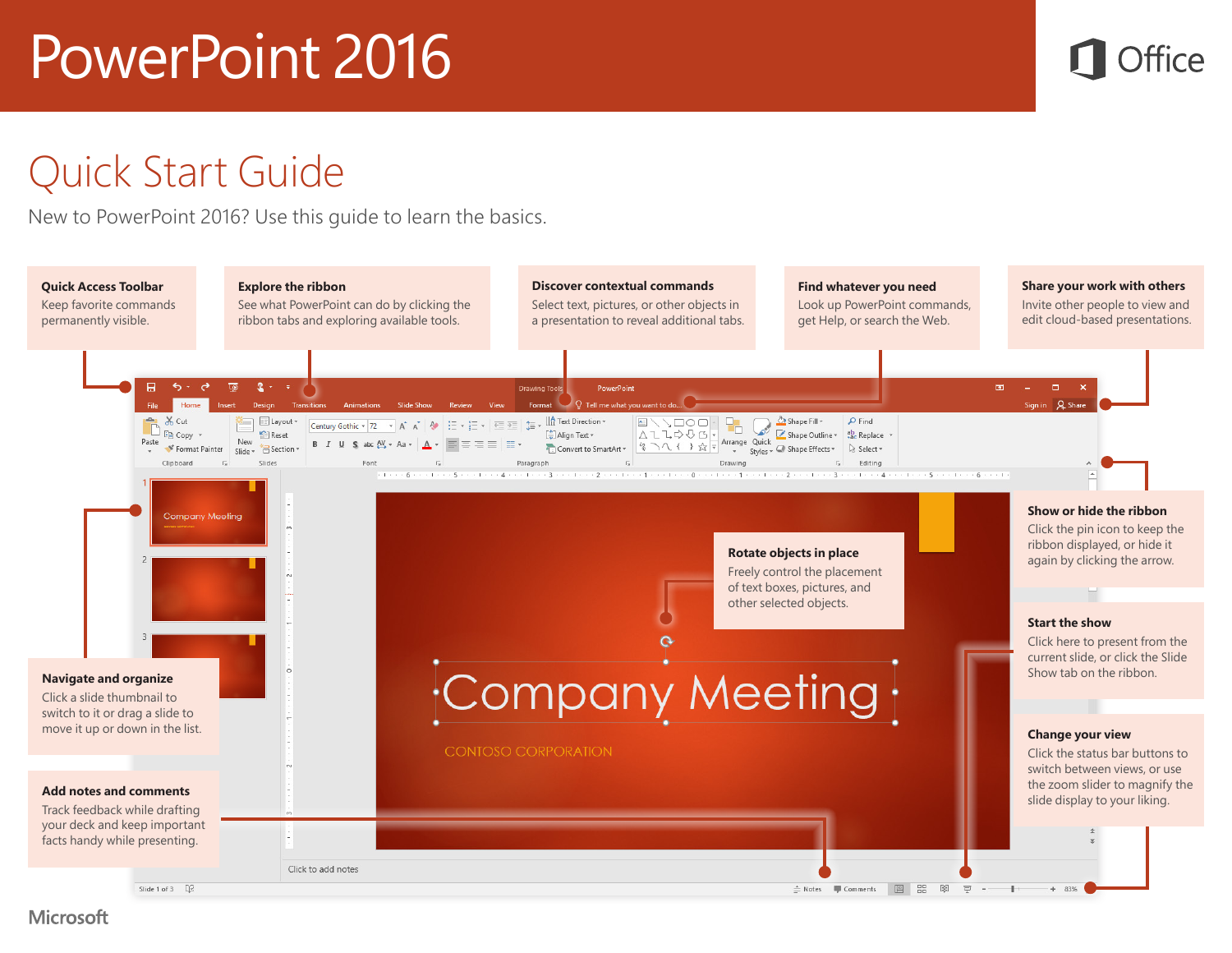

#### Create something

Begin with a **Blank Presentation** to get right to work. Or save yourself a bunch of time by selecting and then customizing a template that resembles what you need. Click **File** > **New**, and then select or search for the template you want.



#### Stay connected

Need to work on the go and across different devices? Click **File** > **Account** to sign in and access your recently used files anywhere, on any device, through seamless integration between Office, OneDrive, OneDrive for Business, and SharePoint.

| Account<br><b>Options</b><br>Feedback | Connected Services:<br>OneDrive<br>SharePoint<br>l s i                                                                                                                                                                                                                                                                                              | Office Updates<br>Ă<br>Updates are downloaded<br>Update<br>Options v               |
|---------------------------------------|-----------------------------------------------------------------------------------------------------------------------------------------------------------------------------------------------------------------------------------------------------------------------------------------------------------------------------------------------------|------------------------------------------------------------------------------------|
|                                       | Add a service *<br>Storage<br>Store your documents in the cloud and get<br>r<br>to them from almost anywhere.<br><b>Other Sites</b><br>Tō.<br>Sign in with your Microsoft account to insert<br>images and videos from your favorite sites.<br><b>Office Store</b><br>Sign in with your Microsoft account to use<br>×<br>apps from the Office Store. | About PowerPoint<br>Ω<br>Learn more about PowerPoint<br>About<br><b>PowerPoint</b> |

#### Find recent files

Whether you only work with files stored on your PC's local hard drive or you roam across various cloud services, clicking **File** > **Open** takes you to your recently used presentations and any files that you may have pinned to your list.



## Share your work with others

To invite others to view or edit your presentations in the cloud, click the **Share** button in the top right corner of the app window. In the **Share** pane that opens, you can get a sharing link or send invitations to the people you select.

|                                                                                                     | Share |
|-----------------------------------------------------------------------------------------------------|-------|
| Share                                                                                               |       |
| Invite people                                                                                       |       |
| <b>Malorie Potwin</b>                                                                               | EE    |
| Can edit                                                                                            |       |
| Malorie, please have a look at these latest changes.<br>Need your feedback by the end of this week! |       |
| Katie Jordan<br>Owner                                                                               | Share |
| Send as attachment<br>Get a sharing link                                                            |       |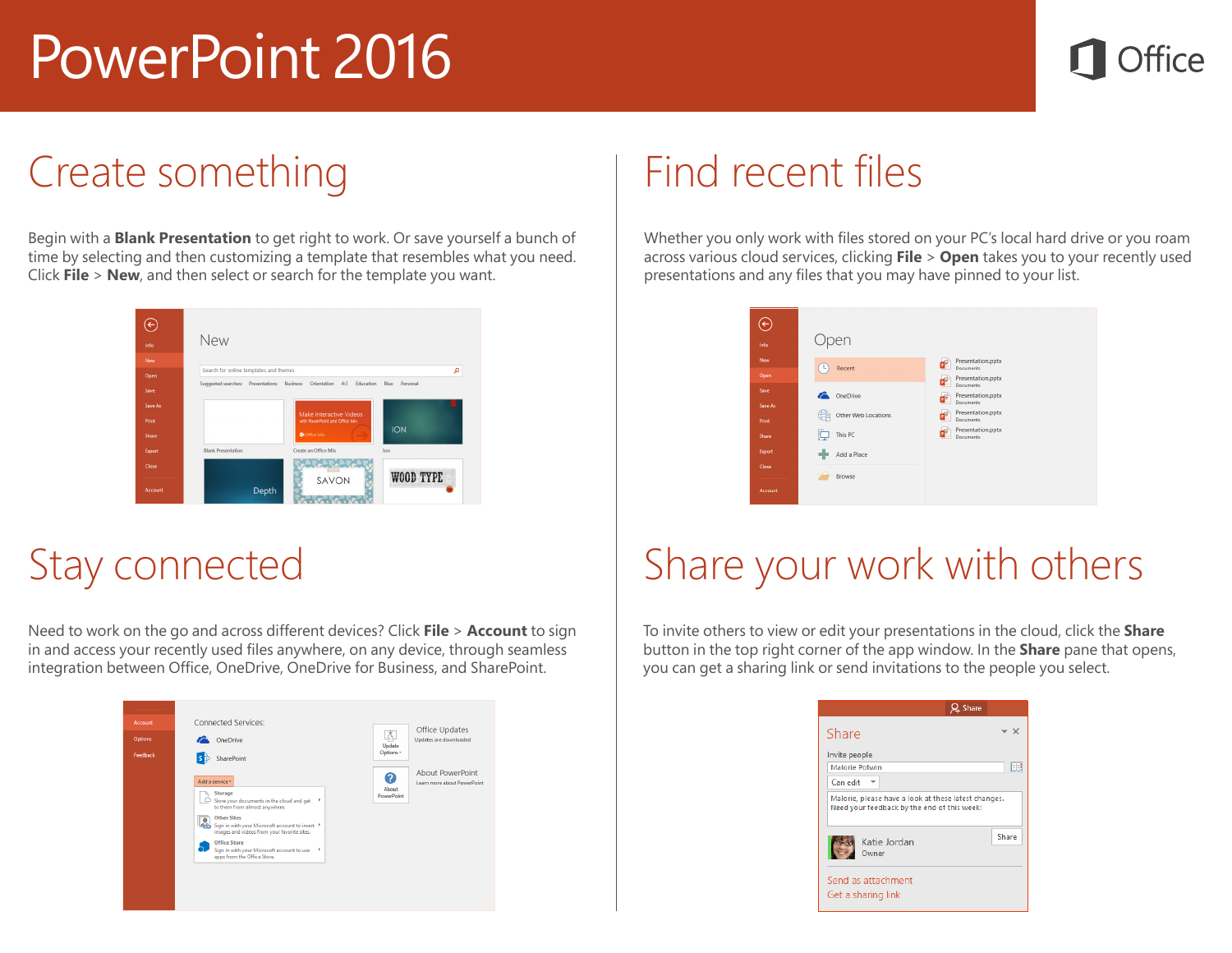### Get inspired while you work

Pressed for time or feeling uninspired? Let PowerPoint create great-looking slides for you based on the content you've added. Insert or paste an image on your current slide and then click your preferred layout in the **Design Ideas** task pane.





#### Format shapes with precision

Precisely format a selected picture, shape, or object with the comprehensive tools available in the **Format Shape** task pane. To display it, click the **Home** tab, and then click the small arrow in the lower right corner of the **Drawing** ribbon group.



## Morph images and objects

PowerPoint 2016 introduces **Morph**, a new cinematic effect that creates smooth, animated transitions by tracking and moving images and other objects across multiple slides in your presentation.





Create a new slide and then add any text and pictures or objects that you want. This first slide indicates the placement of objects at the beginning of the transition.

Next, right-click the slide thumbnail and click **Duplicate Slide**.

On the copied slide, move and resize any of the text, pictures, or objects as needed. For example, you can make an item stand out by increasing its size, or you can line things up and add descriptions. This second slide indicates the placement of objects at the end of the transition.



To apply the effect, select both slide thumbnails, click the **Transitions** ribbon tab, and then click **Morph**. PowerPoint tracks the objects found on both slides and then animates their size and position when the effect is viewed.

To preview the effect, click **Preview** on the **Transitions** ribbon tab. If you want to customize the effect, click the **Effect Options** button on the **Transitions** tab.